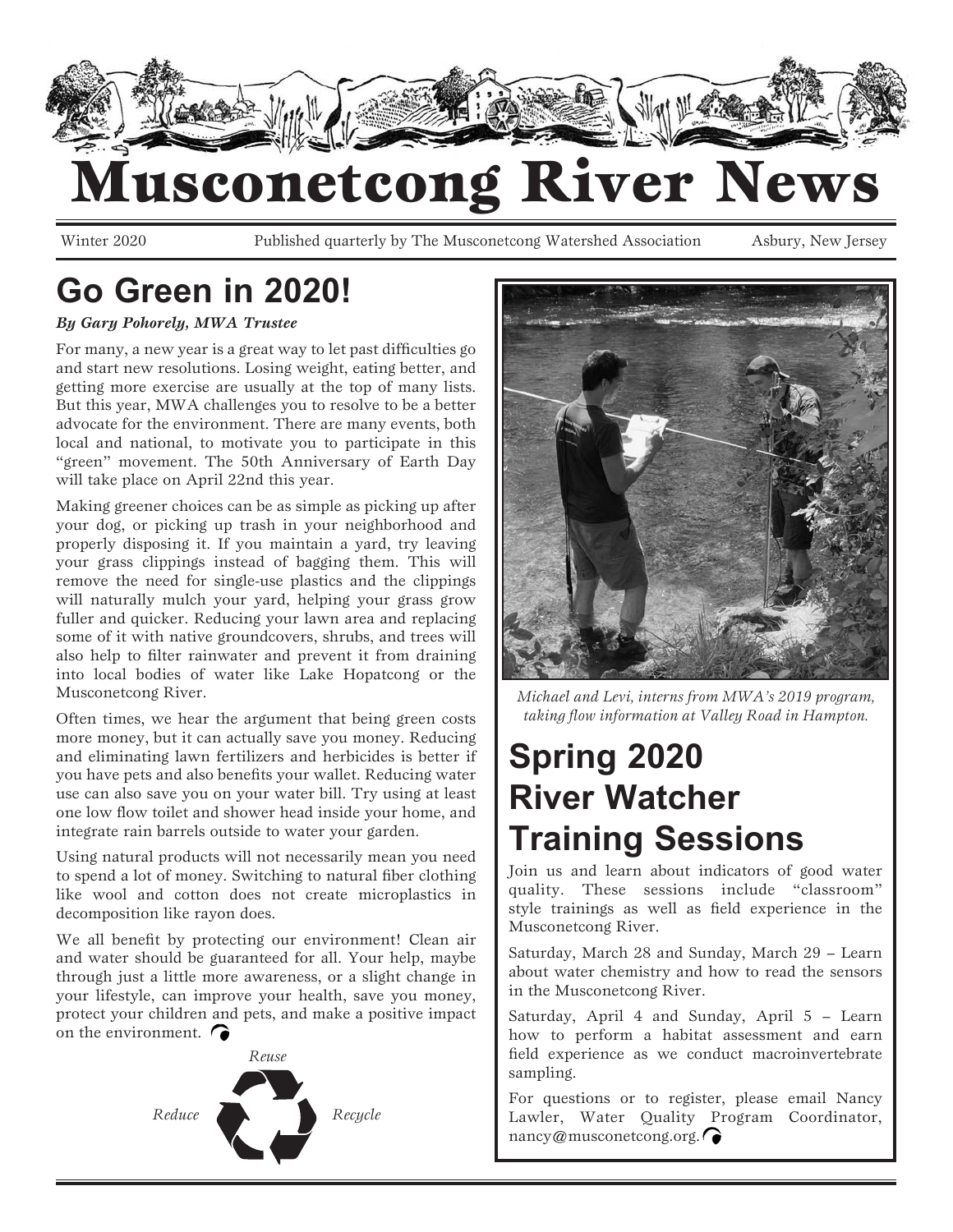

PO Box 113, 10 Maple Ave. Asbury, NJ 08802

908-537-7060 *www.musconetcong.org*

*Trustee Officers President, Tish Lascelle Vice President, Cinny MacGonagle Secretary, Bill Leavens Treasurer, Erik Henriksen*

#### *Trustees*

*Richard Cotton Richard Fischer Michael Fox Bill Gierke Tomas Gonzales Oliver Grimsdall Amy Hansen Tim Johnston John Kluthe Julie LaBar Christopher Meyers Ray Merrell Mary Paist-Goldman Gary Pohorely*

#### *Staff*

**Executive Director** *Cindy Joerger*

**Director, Policy and Grants** *Alan R. Hunt, Ph.D.*

**Communications and Administrative Coordinator**

*Karen Doerfer*

**Watershed Programs Coordinator** *Kyle Richter*

> **Finance Manager** *Brenda Berardo*

**WQ Monitoring Coordinator** *Nancy Lawler* **WQ Field Specialist**

*Christa Reeves*

*Printing: Good Impressions, Washington, NJ*



### **An Interview with Charlie Fineran**

Over the years, Charlie Fineran has become an asset volunteer to the MWA. As the current Chair of the Musconetcong River Management Council, he has helped the organization reach goals in executing the Musconetcong River Management Plan that came from our 2006 Partnership Wild & Scenic designation. His belief that an educated public will advocate for the watershed has led him to help MWA bring the Wild & Scenic Film Festival to Hackettstown, NJ. Charlie is also a longstanding River Watcher helping to monitor water quality in the Musconetcong River, and shows his support by frequenting our events, like our Asbury Mill Dinner and Annual Meeting.

#### *MWA: How did you first learn about the MWA?*

**Charlie:** I first learned about the MWA in 2002 when I was appointed Director of Open Space for Allamuchy Township. Through this position, I became familiar with the MWA in two different ways. First, I was appointed to be on the Warren County Municipal Charitable Conservancy Trust Fund (MCCTF) Committee representing Allamuchy Township. During my time on the Committee, MWA submitted an application for funding to renovate the present day River Resource Center. Second, I became a member of the Musconetcong River Management Council (MRMC) representing Allamuchy Township. The MWA is the lead agency for the Council.

#### *MWA: What were some of your favorite MWA projects or events to work on?*

**Charlie:** One of my favorite projects was watching MWA restore the River Resource Center. It went from a rundown building into a certified Leadership in Energy and Environmental Design (LEED) Platinum building. Another favorite project is watching the Asbury Mill being restored into a beautiful usable historic building. I became so impressed with all the different projects and activities offered by the MWA that I joined as a member. I also appreciate the River Watcher program, MWA-led hikes, and the dam removal projects – just to name a few.



Charlie Fineran

#### *MWA: What advice would you give someone looking to volunteer in their community?*

**Charlie:** Don't be afraid to get involved!! Follow your heart!! Do things you really enjoy doing, or do things that you feel are really important to do. Always keep in mind that you will meet some wonderful people, and your efforts are going to make a difference. You will become a better person for your efforts.

All of the different projects and groups Charlie has been a part of are great examples of how volunteering efforts do not have to fit a standard mold. Anyone with time and skills to offer makes a great volunteer. In the past, MWA has had help with everything from envelope stuffing and data entry to water quality monitoring and trail blazing. We are always looking for new ideas and new volunteers, so if you would like to get involved, email info@musconetcong.org or visit our website to learn more about our projects and programs.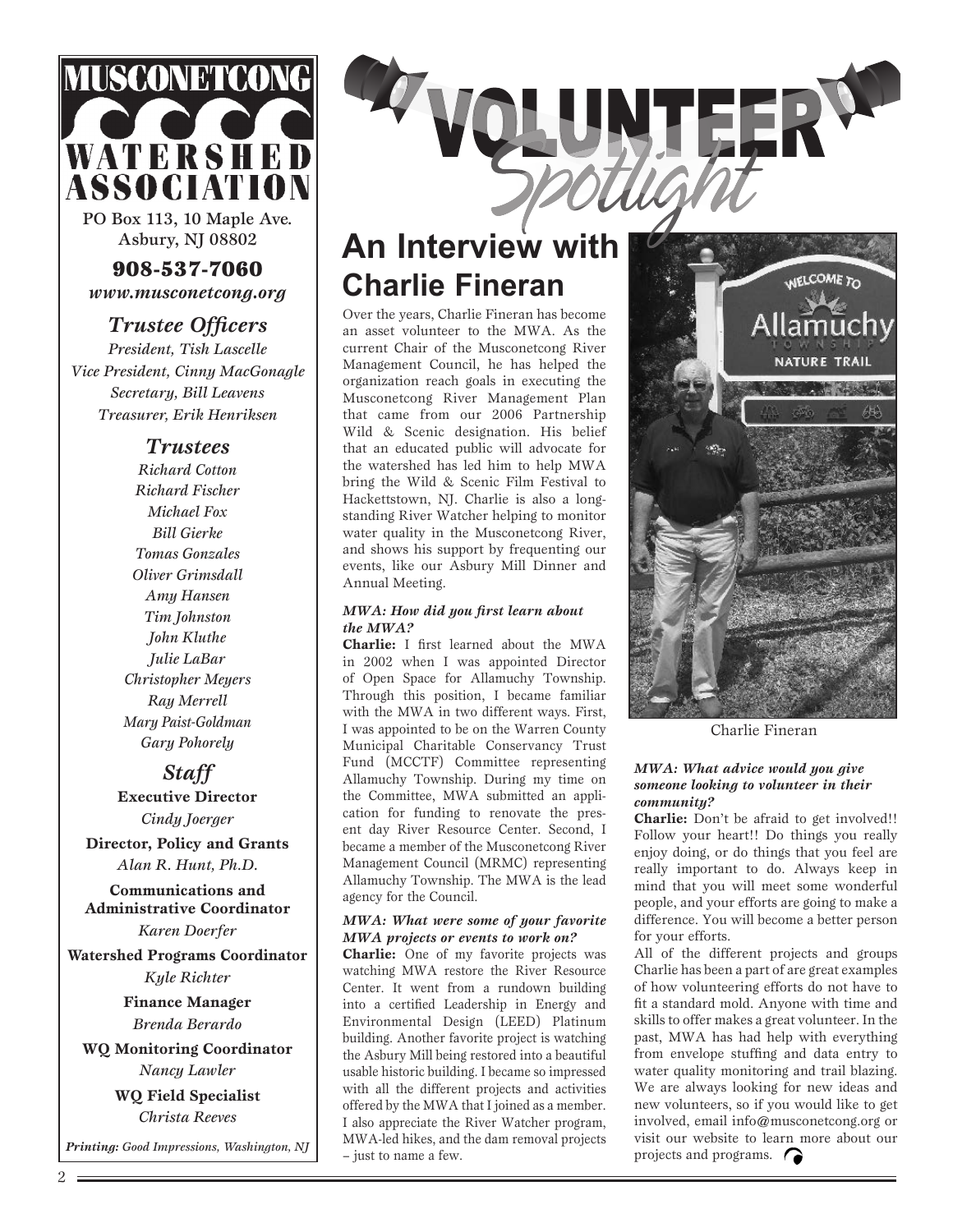## **Hike Local by the River Resource Center**

*By Alan R. Hunt, Ph.D., Director, Policy and Grants*

The Musconetcong Education Trail is coming back to life. Originally an Eagle Scout project, volunteers and a New Jersey AmeriCorps Watershed Ambassador have helped to make the trail passable, boasting two short loops. Invasive plant species, like multiflora rose, were removed to show beautiful river views on the Orange Trail and to make the main Blue Trail impassable.

Chuck Jacobi, Eagle Scout, and volunteer, found the old blazes for the Orange trail. With that path re-established, volunteer Bruce Dale and AmeriCorps Watershed Ambassador Ryan Jiorle cleared the Orange Trail with a donated Brush cutter and hand tools. MWA Trustee Erik Henriksen built several bridges to cross over small streams on the Orange Trail along the riverbank. MWA staff blazed a new "high ground" Blue Trail section and new Yellow Trail to make a loop when the Orange Trail is passable during higher river levels. This will allow year-round access to a one-mile loop trail for recreational use and for Camp Musky this summer.

All this progress attracted another Eagle Scout to help improve the Education Trail. Logan Wiecoreck of Troop 92, Lebanon Township, took on further trail improvements as his Eagle Scout project. Logan devised stepping-stone and stair systems to cross the outlet of one of the ponds. The stepping-stones allow water to pass through, year round. The new Yellow Trail path also needed a series of planks to cross a wetland, where skunk cabbages grow over four-feet tall. Funding for the planks came from the Franklin Parker Foundation, and the planks were made of Locust and White Oak milled locally at Crevling Mill in Harmony Township.



Eagle Scout Candidate Logan Wiecoreck.

Logan is also working with the Grounds Committee to develop riparian zone themed interpretive signs. Funding for the signs is included in a recently awarded grant by the William Penn Foundation meant to increase MWA's recreational programming and permanent protections for the Musconetcong River.

Going forward, our goal is a loop trail continuing to the Shurts Road fishing access, crossing the green bridge onto Valley Road, and continuing on the river left through the Musconetcong Wildlife Management Area. A newly purchased parcel, using Green Acre funds, provides the missing link from the Wildlife Management Area to River Road. The trail would then continue along the road and across the Asbury-West Portal Road bridge back to the River Resource Center.

There are very few places in the Musconetcong Watershed where a loop



Stepping stones.

trail is possible. The river section between Asbury on Shurts Road and Valley Road is the only river segment with public access on both sides of the river between two bridges. Most trails are along the Valley's mountainous ridges, or only follow the river on one side.

Once complete, the 3.8-mile loop will better equipped to maintain itself. The trail has virtually no elevation change, which makes it easy for hiking and walking. It also provides great opportunities for wildlife viewing, nature photography, viewing native wildflowers and wetland plants, and fishing access.

Come help out! We are looking for help installing two bridges, blazing the new loop trail, and we need a crew to help maintain the trail from May to July when the plant growth needs to be cut back. For more information on MWA volunteer opportunities, visit our website.  $\bigcap$ 

## **Why It's the Musky for Me!**

#### *By: Cindy Joerger, Executive Director*

When I was a little girl, my father could imagine me a frog. At least I believed he could. He would be watering the gardens around the house on long summer evenings when my four siblings, the neighbor kids and I were chasing each other around our collective backyards. I would see him and beg, "Dad, dad, imagine me a frog! Please, Dad!" And he would. He would concentrate for so long, I sometimes ran back to the gang, but eventually, he would call me over, point to some spot under a tree or bush or stone and sure enough, it would jump, or my eyes would overcome its camouflage, and I would have my frog. Or maybe it was a toad. No matter, I loved frogs and toads equally. I still do!

In my thirties, during the late 80s/early 90s, I read an article that reported that frogs and toads – amphibians in general – were disappearing at an alarming rate. I was horrified, and continued to be so over the next couple of decades as scientists documented what came to be described in terms of 'mass die-offs' and 'extinction,' and tried to explain what was happening.

Today, we know that the assault on amphibians has multiple fronts. In an article entitled "What we lose when we lose the world's frogs," author Brian Resnick cites world s riggs, addition Brian Resilick cries<br>wildlife biologist and herpetologist Priya Cindy Joerger, Executive Director,



along the Musconetcong River near the *Musky for Me! Continued on page 5* Asbury Mill.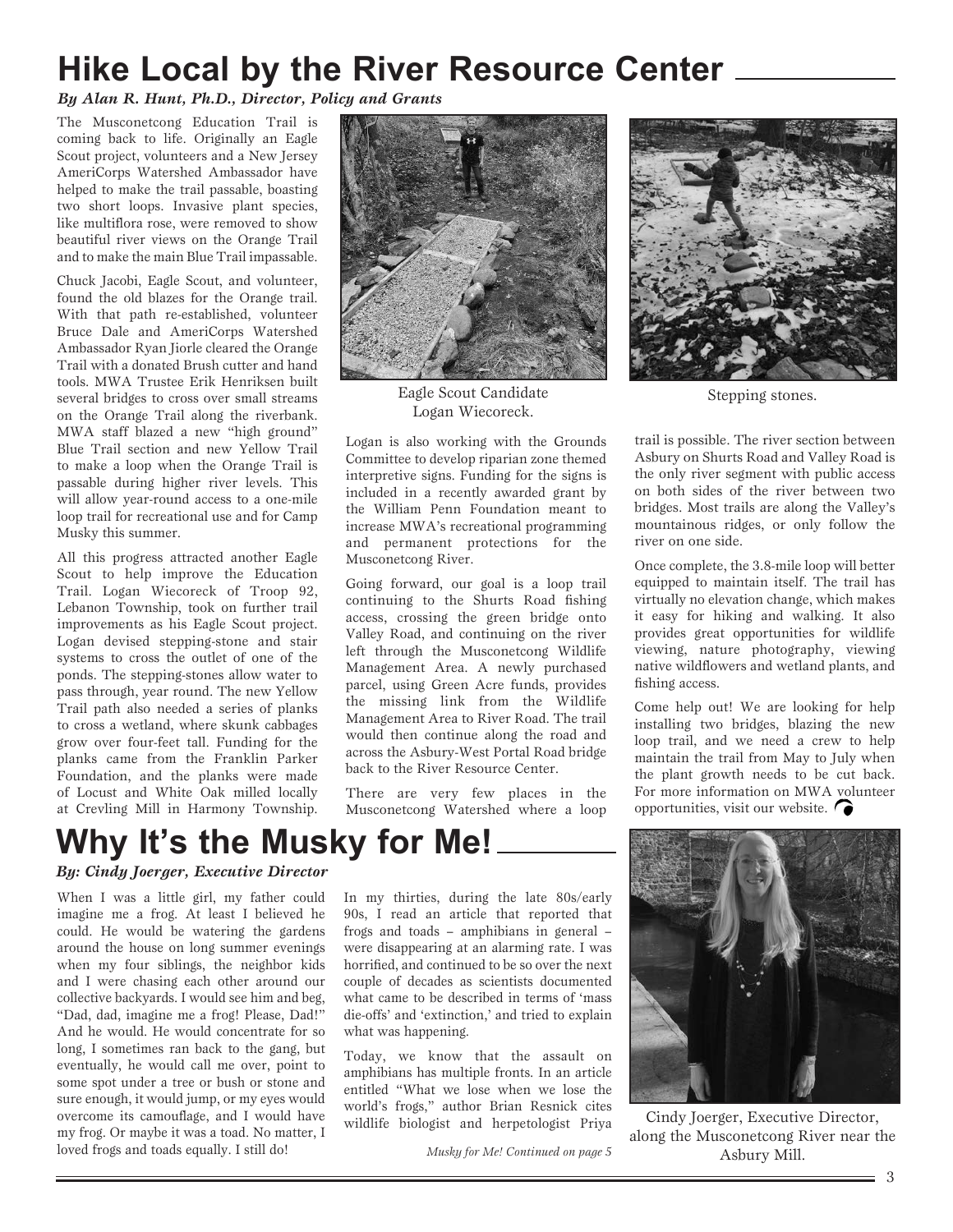## **Looking Back to Plan for the Future: A Decade of Highlights**

Since the foundation of the Musconetcong Watershed Association back on April 25, 1993, this organization has always had a mission of protecting and improving the quality of the Musconetcong River and its Watershed, including its natural and cultural resources. Over the years, how we have worked to achieve this mission has not changed much. We still feel that community education is the best way to get the community involved. We are locally focused while still understanding and working with partners on greater watershed protection issues. As we plan for this next decade, we would like to reflect on our past successes – many of which would not have been possible without the support of our members, donors, volunteers, and partners – your support.

2010: "Asbury Carbons and the Riddle family donated what is now our River Resource Center headquarters to the Association in 1999. MWA renovated the former bakery into our River Resource Center, which allowed us to have much needed office and meeting space to grow our organization. Our headquarters was Leadership in Energy and Environmental Design (LEED) platinum certified by June of 2010. Platinum is the highest level of certification given by the United States Green Building Council.

2011: The Finesville and Riegelsville dams were the first barriers preventing freeflowing water from the Musconetcong River to the Delaware. The remnants of the unsafe Riegelsville dam were removed in August, 2011. After the Riegelsville project, the Finesville dam was removed in November, 2011. Following the completion of this project, 2.4 miles of the Musconetcong were restored for fish habitat looking to spawn near the Delaware River. In 2012, the Musconetcong River Restoration Partnership, which MWA is a member of, received the 2012 Coastal America Partnership Award for the Finesville Dam Removal project.

2012: Asbury Carbons and the Riddle family also donated the Asbury Mill to MWA in 1999, and in 2012, MWA undertook a major undertaking to restore the Asbury Mill. MWA received a challenge grant from Asbury Carbons



*The Asbury Mill, taken in 2012 before the sheds were removed. These sheds were not historically accurate and took away from the front view of this historic building.*

and the Riddle family to match up to \$50,000 which kick started the beginning phases of this restoration project.

2013: MWA was growing as an organization and recognized the importance of educating the local public. In 2013, a new position of Education and Outreach Coordinator was created so that the Executive Director could focus on the organization as a whole as well as prioritize the larger-scale river restoration projects. A grant from the Leavens Foundation allowed MWA to create this position that would focus on growing our school-based programs, Camp Musky, and our hiking and paddling trips.

2014: MWA joined the Delaware River Watershed Initiative (DRWI) funded by the William Penn Foundation. The Foundation launched this program in 2013 to create a targeted approach toward protecting water quality in the Delaware River Watershed. Initially, over 40 organizations from New Jersey, New York, Pennsylvania, and Delaware were brought together to develop plans to address threats to water quality and opportunities for public outreach and education. MWA joined as a member organization of the New Jersey Highlands Cluster, contributing a focus to reduce bacteria in the Musconetcong River to protect drinking water and support recreational use in the river. MWA is now entering our sixth year as a member of the DRWI and still focusing on protecting and improving water quality in the Musconetcong River. This initiative is supporting current projects such as removing a dam in Hackettstown that will help reduce stormwater flooding in this developed town.

2015: The North Jersey Resource Conservation and Development Council (NJ RC&D) had been sharing offices with the MWA prior to 2015, but by this point, it was determined that each organization would benefit from a formal partnership. While it wasn't signed until the following year, an Affiliation Agreement was drafted. This agreement has since been updated to a Memorandum of Understanding between our organizations, and the benefits grew. MWA maintains a strong partnership with NJ RC&D which has allowed us to collaborate on projects and share personnel.

2016: The Hughesville dam spanned the Musconetcong River from Holland Township, Hunterdon County to Pohatcong Township, Warren County. Its removal was the largest dam removal that the MWA has led to-date. Sally Jewell, Secretary of the Interior, joined MWA and partners for the dam's first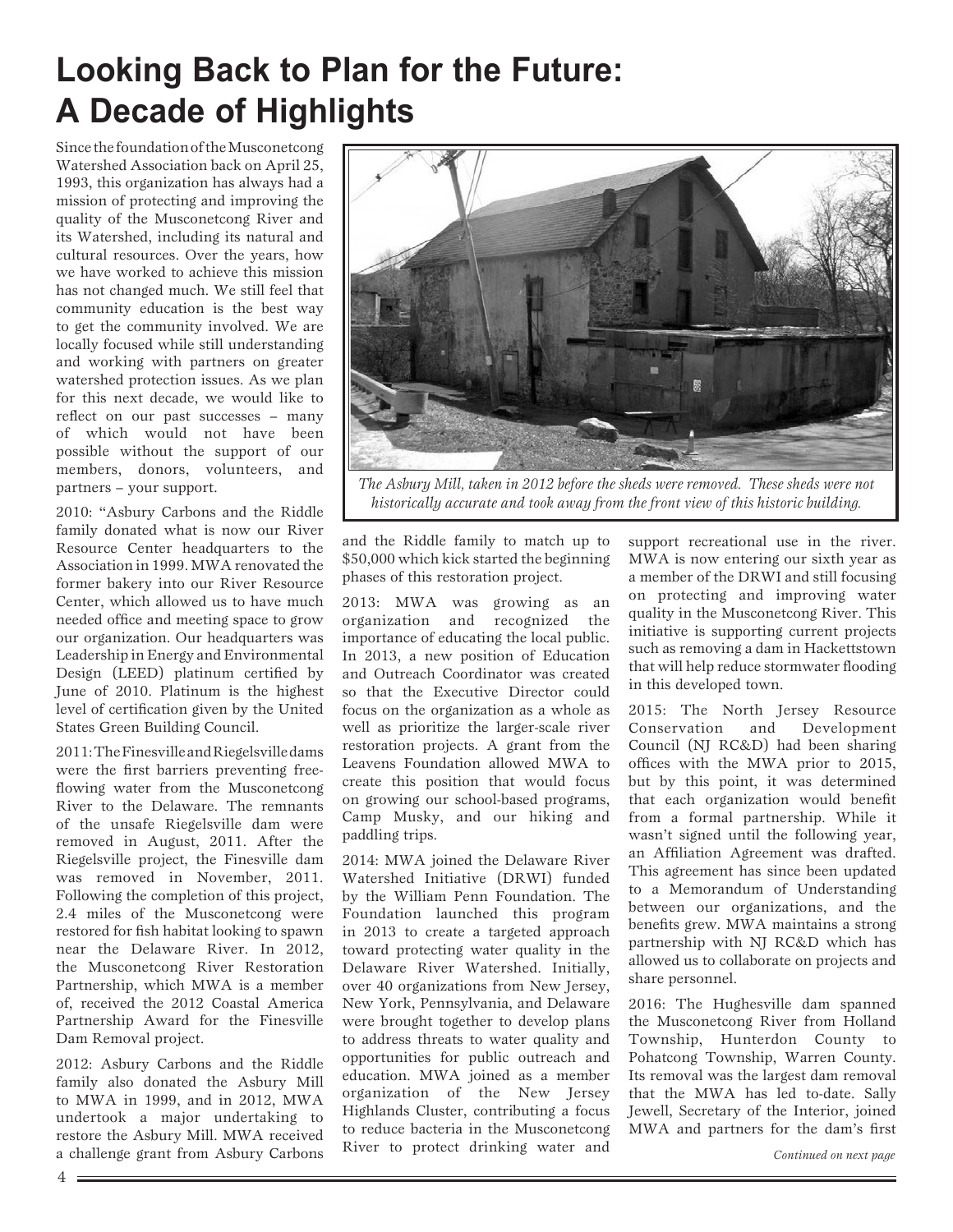notching on September 8, 2016. Water quality monitoring in June 2017 showed that American shad had returned to the Musconetcong River to spawn after centuries following this significant dam removal and restoration project.

2017: MWA celebrates our 25th Anniversary with a dinner at Hawk Pointe Golf Club. This gala-style event brought out friends, family, longtime supporters, partners and others interested in water quality. Reflecting on our efforts during our first quarter century, we retold the story of how the Musconetcong came to be designated a Partnership Wild & Scenic River, and how that coveted designation helped us grow as an organization. MWA was featured in the short film "River Connections" funded by the National Park Service. This film brought attention to the importance of Partnership Wild & Scenic Rivers, especially in the eastern region of the country.

2018: Major strides were made on the Asbury Mill restoration project. MWA received significant contributions from the New Jersey Historic Trust, Warren County, and Franklin Township (Warren County) that was announced in a check passing ceremony in June. This funding paved the way to complete the exterior restoration of the mill, including

#### *Musky for Me*

*Continued from page 3*

Nanjappa, who calls out six significant threats<sup>i</sup>:

1. **Habitat loss:** pavement over the ponds and forests where frogs and other amphibians once lived;

2. **Diseases:** deadly infections like chytrid fungus (Batrachochytrium dendrobatidis) and Bsal, once confined to specific areas, now threatening amphibians everywhere thanks to globalization;

3. **Climate change:** amphibians need water and specific soil conditions; climate change-induced droughts and other weather irregularities can disrupt the timing of amphibians' life and reproductive cycles;

4. **Predatory invasive species:** such as fish and birds that happily devour tadpoles;

5. Commercial trade: the removal of species from their natural environments to sell as pets or bait;

6. **Pollutants:** air and water pollution, a growing threat from human sewage and industrial activity.

Amphibians are like the canary in a coalmine.



re-stuccoing the walls and installing historic reproduction windows. Recent successes and future plans for the Mill were unveiled at a Mill dinner, the proceeds from which helped to meet the match requirement of the grants we had received.

2019: Last year was a big year for our organization. We joined a statewide taskforce to address threats to water quality in our river, we received permits from Warren and Hunterdon Counties to begin demolition of an old lab building near our headquarters that will pave

way for Musconetcong Island Park, our Summer Camp Musky program had a record high admission rate, and so much more! During this major year of change for the MWA, we welcomed Cindy Joerger as our new Executive Director. Going forward, we plan to build on our recent successes and drive our organization further to educate more of our local public and continue to protect the Musconetcong Watershed.

We hope you will join us as we take the groundwork we have laid and apply it for more highlights to come.  $\bigcap$ 

They are the low men on the totem pole, the bottom of the food chain, and highly susceptible to multiple adverse changes in the environment. They are therefore often regarded as indicators of the health of the environment. So it should matter to all of us, not just me and other lovers of frogs and toads, that they are so drastically threatened.

So what's a frog-loving girl to do? Well, this frog-loving girl just got hired at the Musconetcong Watershed Association, and couldn't be happier to be the newest member of a team and a community of supporters that gets the intimate connection between human life and human activity, and the natural systems that support all life and the environment we all call home. I love that residents up and down the Musconetcong River share the connection I feel to this unique and beautiful part of New Jersey where I now live. I love that we're a small but mighty organization.

Our determination to protect and improve the river and the watershed is behind everything we do. It is why we routinely monitor the quality of the water in the river and report

our results to regulatory authorities. It is why we promote sustainable land-use practices that minimize soil degradation and reduce pollution in the river. It is why we organize an annual River Clean-Up and work yearround to identify and remove invasive plant species. It is also behind our efforts to remove obsolete and unsafe dams that impede the natural flow and habitat of the river, making it possible for trout to swim upstream to spawn and river boaters to paddle down. It is the reason we invest in the education of young people through our schools program and our summertime Camp Musky. And last but not least, it is why we encourage people to discover and enjoy this gift of nature; to fish, paddle, hike, bird watch, picnic, camp, and explore the historical, cultural and contemporary treasures of the communities within our watershed.

I may not be able to save all the frogs and toads in the world, but my colleagues tell me that in the spring, I will see frogs and toads on the trail we are building near our River Resource Center in Asbury. *Imagine that!*

i  *https://www.vox.com/science-and-health/2016/10/14/ 13147056/amphibian-extinction-frog-bd*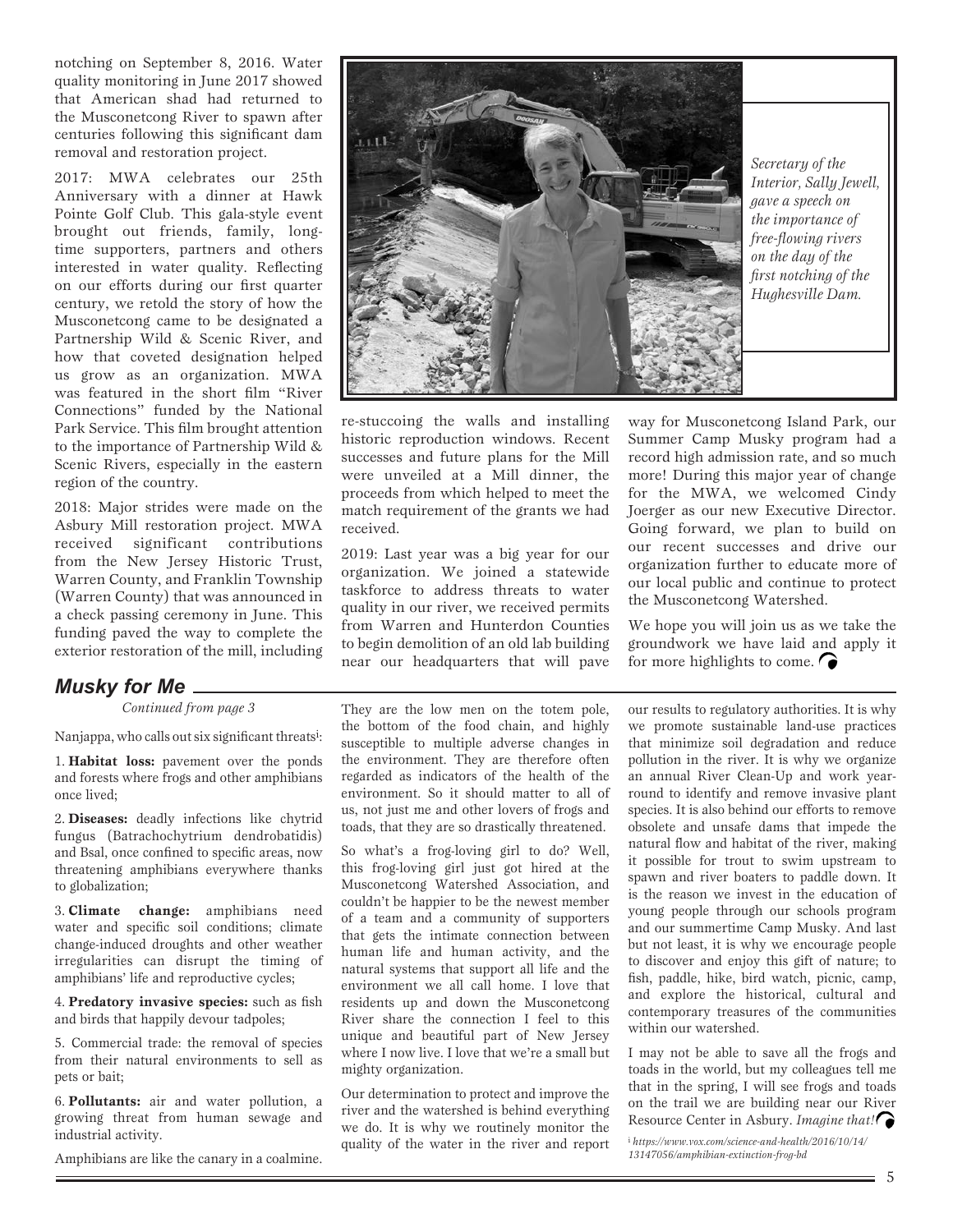## **DIY Your Own Sustainable Garden**

#### *By Christa Reeves, Water Quality Field Specialist*

Although winter weather is still in our forecast, spring is coming, along with MWA's Annual Native Plant Sale. Every year, MWA board and staff enlist the help of Master Gardeners to help patrons purchase the best native plants for their property. These plants not only make beautiful, durable landscapes, they are also beneficial to our local environment. Native plants are also more resilient, drought-tolerant, and better adapted to our climate and soil.

Preserving these natives in their natural habitats help to maintain the balance and biodiversity of our region. They support native insects and birds, and they provide food and habitat for pollinators like butterflies.

Invasive trees, like the Tree of Haven only supports six species of inset, including being the host for the Spotted Lantern fly. Native White Oak trees support 532 species of insect, which in turn will bring more birds to your yard. When birds are breeding they need the protein from insects and each bird species is partial to particular insects. Specific native plants like cardinalflower and wild bergamot are great for attracting hummingbirds. Planting willow trees, swamp milkweed and Joe Pye weed will attract viceroys, monarchs and tiger swallowtails.

Vegetable gardeners can create a high yielding, organic garden by mixing bee balm and goldenrod in your garden and use a border of mountain mint to attract bees and deter deer browse. Planting seasonal fruits like high-bush cranberry, blueberry, serviceberry, and black chokeberry can help you to build a more sustainable permanent forage in your yard or forest farm. Nuts and seeds can be harvested from shagbark hickory, and American hazelnut and oak acorns can be ground for flour.

Using native plants can provide natural remedies to the harsh cold and flu season we are now in. One of the most effective remedies is elderberry syrup, it has been shown in randomized studies to safely and effectively shorten the duration of both Influenza A and B, both of which are going around this year. In addition to this beautiful woody shrub other medicinals include purple coneflower, yarrow, and goldenrod.

There are many other perspectives and approaches to consider when planting natives, perhaps you want continual

bloom and color, or you have land next to a stream and need buffered vegetation for water quality and erosion control, or you want to protect our natural culture and heritage. It is best to first learn your land, what growing conditions you have on your property, and what plants

## **Road Salt Strategy: Healthy River, Safe Families**

#### *By Nancy Lawler, Water Quality Program Coordinator*

Living in the small towns and rural parts of our beautiful watershed means that we often have to drive miles daily to work, school, and to meet our daily needs. In winter, we watch the weather reports to time trips to the supermarket… and to buy road salt and bags of sand. Salt, sand, and shovels are important tools to keep our roads and driveways safe in winter, but too much salt can corrode metal in vehicles and harm lawns and gardens. Even one teaspoon in five gallons pollutes drinking water forever. It is that difficult to remove.

A few years ago, MWA collaborated with scientists to find out how salty our local streams were. MWA was surprised that salt levels were 10 times what was expected in the winter, and levels remained high even during the summer when road salt was not being used. Other scientists had similar results – even the Delaware River has become much saltier. Environmental and conservation organizations worry that road salt might be harming fish and other aquatic life across the state.

This year, the New Jersey Department of Environmental Protection (NJDEP) started a project through the AmeriCorps New Jersey Watershed Ambassador program to better understand stream saltiness. Watershed Ambassadors will measure specific conductance – the ability of water to conduct electricity – as an indicator of saltiness. The higher the salt levels, the higher conductivity will read. MWA will help this program by providing continuous

fit best those conditions. Light and soil conditions (pH and moisture) are also good indicators of what to plant. The most important thing to keep in mind is to have fun experimenting and developing a closer relationship with nature. See you at the Sale on April 25th!



Photo credit: Muddy Branch Alliance: https://muddybranch.org/

conductivity data from its sensors in Netcong, Byram Township, Franklin Township and Bloomsbury. This data will help NJDEP create policy on road salt use.

Help New Jersey cut down on road salt overuse. Following these simple tips to help keep your family – and river – safe and healthy!

**DEICER ADVICE.** All de-icing alternatives still contain salt. Brine, beet juice, and cheese whey can help salt stick to roads better and can be safer for animal paws and plants. But, these salts still kill river critters when they get into waterways.

**SHOVEL EARLY AND OFTEN.** Snow and slush are easier to remove before the temperature drops and turns to ice. The less ice you have, the less deicer you need.

**SPRINKLE.** Sprinkle deicer sparingly. A coffee mug full of salt is all that is needed on a 20-foot-long driveway.

**SWITCH.** Salt works best if the temperature is above 15° F. Switch to sand for more traction when the temperature drops below 15° F.

**SWEEP.** When the pavement dries, sweep it up before it washes into streams. Reuse the salt and sand you sweep up.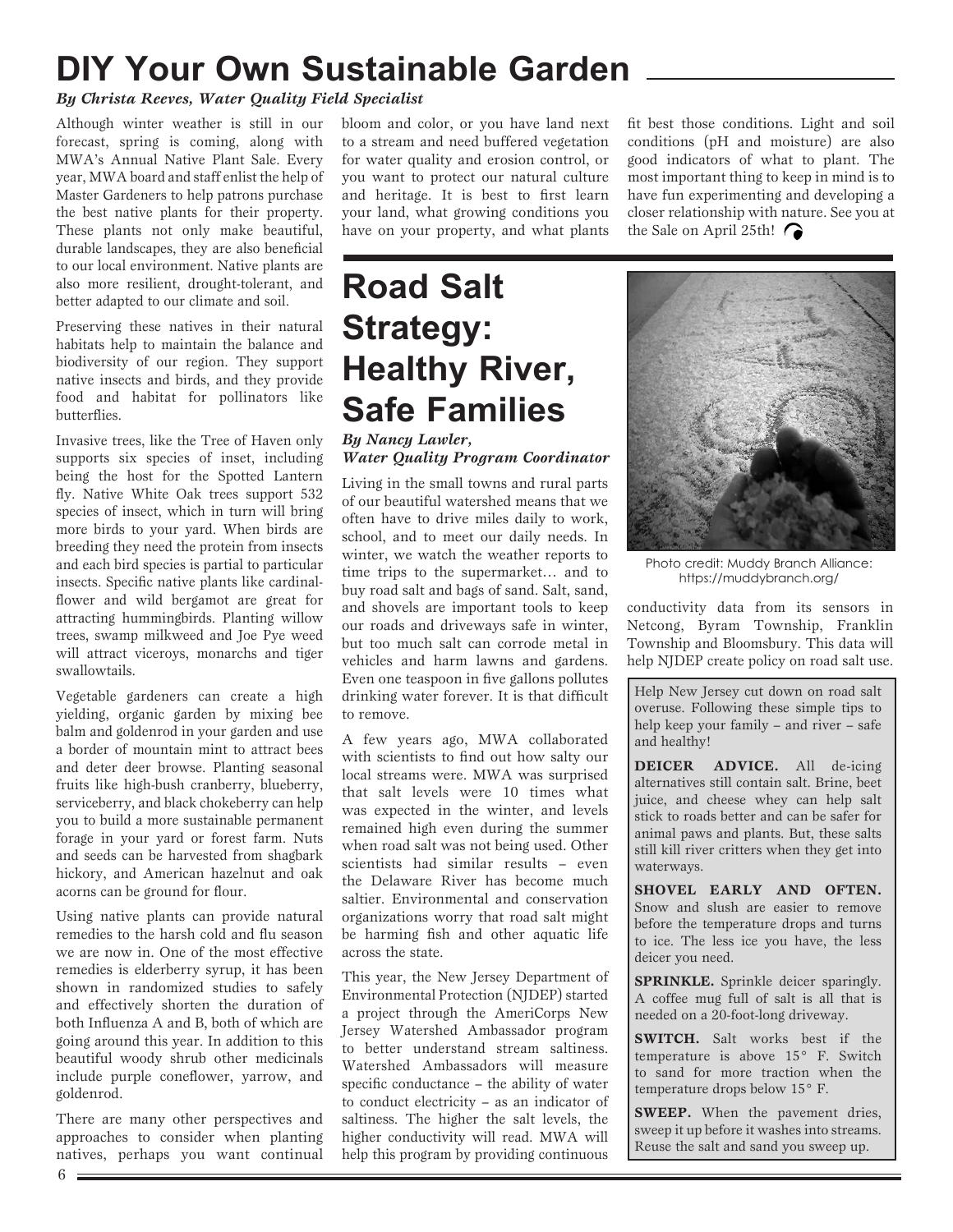# SAVE THESE DATES!

**Tuesday, February 18 -** *River Talk: What is Your Water Story?* 7 pm. River Resource Center, 10 Maple Avenue, Asbury, NJ 08802. As part of building a statewide water story archive, the New Jersey Council of Humanities is asking residents to reflect upon and share their perspectives and memories about water. MWA is hosting them at our River Resource Center to capture stories about the different ways water matters to us. What New Jersey water source or waterway is most meaningful to you? How do you want to preserve such a resource for the future? Why? We want to know! Visit www.musconetcong.org to register for free!

**Thursday, March 19 -** *Annual Meeting.* 6 pm – 9 pm. Hawk Pointe Golf Club, 4 Clubhouse Drive, Washington, NJ 07882. The new decade is off to an exciting start for our organization, and we have a lot to share! Please join us for light refreshments as we announce all of the projects, programs, and changes to come. Register for free by visiting www. musconetcong.org or by calling (908) 537-7060.

**Saturday, March 21 -** *Northwest New Jersey Rivers Conference.* Centenary University, Lackland Center, 400 Jefferson St, Hackettstown, NJ 07840. Keynote speaker, Dr. David Robinson, NJ State Climatologist. This year's conference will feature workshops on dam removals in New Jersey, land planning and conservation, ecotourism and economic development, climate change impacts in northern New Jersey, and more. Attendance is free and professional development credits are available. Please register at https://www.northwestnewjerseyrivers.org/.

**Tuesday, March 24 -** *The Highlands Rediscovered.* 7 pm. River Resource Center, 10 Maple Avenue, Asbury, NJ 08802. The Highlands Rediscovered brings to life the history of New Jersey's Highlands region, illustrating how it became the principle source of drinking water for more than two-thirds of New Jersey's population. It also presents the challenges the region faces today to preserve its important forests from the pressure of unsustainable development and climate change. View this short film for free by registering here: https://tinyurl.com/Highlands-Film.

**Saturday, April 18 -** *28th Annual River Cleanup.* Meet at 9 am. Dirty hands make a clean river! Join us for some spring-cleaning in the Musconetcong watershed. You and your group can register at one of the various cleanup sites along the River from Lake Hopatcong down to the Delaware River. Earn volunteer hours, or spend the day with family and friends. Afterward, join us at the River Resource Center for a post-Cleanup barbeque (10 Maple Avenue, Asbury, NJ 08802). Visit www.musconetcong.org/river-cleanups for a complete list of cleanup sites and to register.

**Saturday, April 25 -** *Native Plant Sale.* 9 am – 2 pm. River Resource Center, 10 Maple Avenue, Asbury, NJ 08802. Get a head start on your spring gardening! MWA experts and Master Gardeners will be on hand to help you choose the right trees, shrubs, and flowers for your yard. Visit www.musconetcong.org/native-gardening for more information.

**Tuesday, April 28 -** *All Star Pollinators:* Native Bees! Lineage, Types, Behavior and How We Can Help Them. 7 pm. River Resource Center, 10 Maple Avenue, Asbury, NJ 08802. Join Master Gardener Jean Miller, an apiarist and appreciator of native bees as she discusses the broad array of bees living in New Jersey. Her colorful PowerPoint presentation shows you how you can distinguish between a native bee and other flying insects. It also gives you the tools to identify the approximate 400 species we have in the state. She concludes with suggestions on how you can help our native bee population, as well as other pollinators, thrive. Register for free here: https://tinyurl.com/All-Star-Pollinators.

**Sunday, May 3 -** *Run for the River.* Registration opens at 8:30 am. Asbury Fire Company, 410 Old Main Street, Asbury, NJ 08802. Run or walk a scenic 4-mile loop in Asbury (Warren County), NJ. Participants pass streams, pastures, and historic buildings on this mostly flat course. Prizes are awarded to the top runners in 12 age categories as well as Best Overall. This is a family-friendly event that also offers a free raffle to all participants and free tethered balloon rides, courtesy of Unity Bank. For more information, or to register, please visit www.musconetcong.org/run-for-the-river.